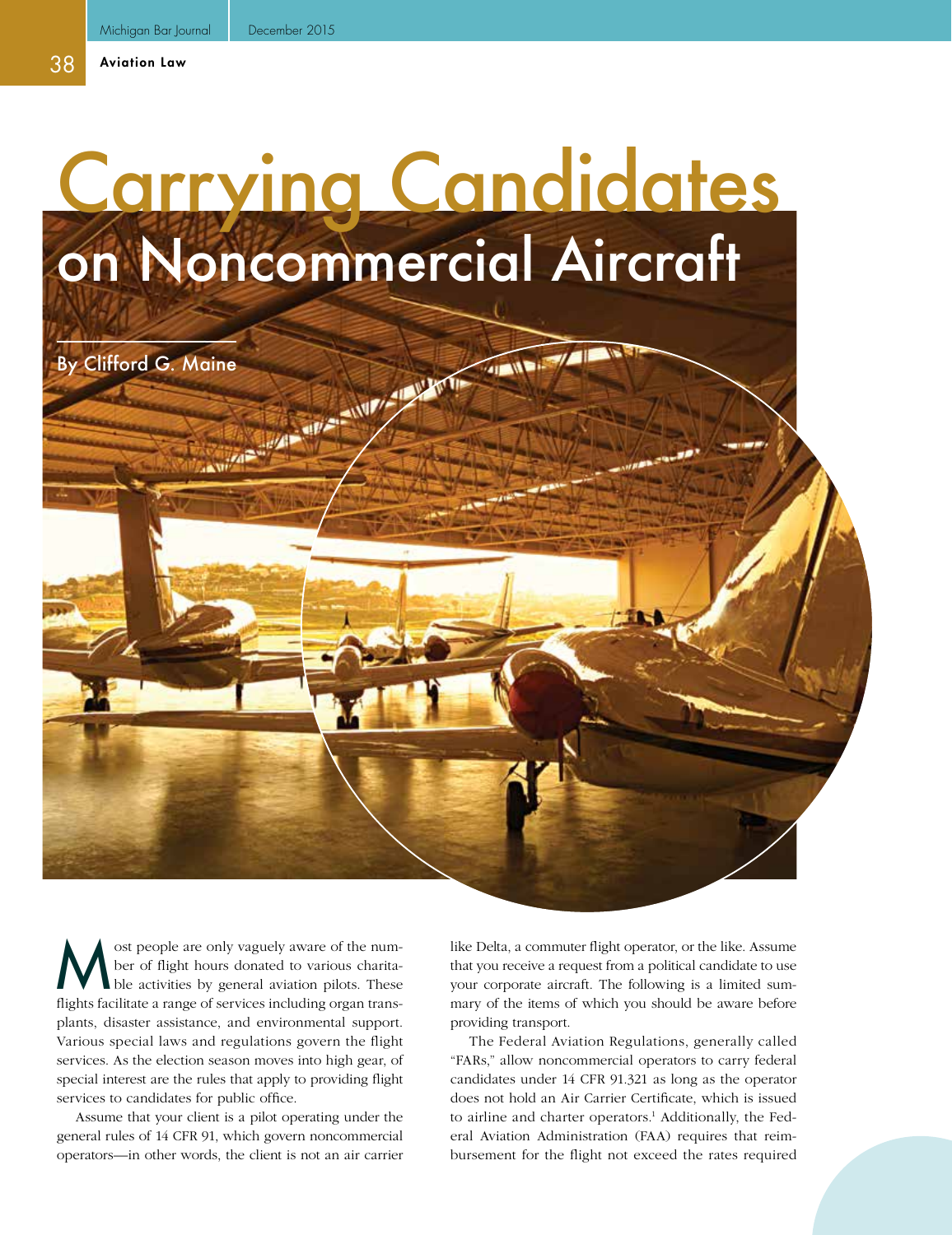As a matter of enforcement policy, the FAA expects aircraft operators who carry federal candidates to only receive payments from candidates covered by the new 2010 regulations (see below) and only to the extent permitted under the new regulations. FAR Part 91 operators are permitted to receive payment from candidates for federal, state, or local offices including candidate agents, political action committees, political party or noncandidate political committees, or persons traveling for the candidate subject to the following limitations:

- The operator's primary business must not be as an air carrier commercial operator;
- The applicable federal, state, and local election laws require the operator to receive payment for the transportation; and
- The payment may not exceed amounts calculated under applicable FEC laws and regulations or state and local laws and regulations.

It is important to be aware that for IRS purposes, the carriage of candidates by a noncommercial operator is considered commercial transportation for purposes of the applicable federal excise tax. Accordingly, amounts received by the aircraft operator for carrying candidates are subject to the federal excise tax (currently 7.5 percent plus \$4 per passenger per flight segment). The operator is required to file an IRS Form 720<sup>2</sup> for payment of the federal excise tax and should be able to claim a fuel-tax credit based on the fuel burned during the flight that is subject to the federal excise tax.

In a relatively recent change, the FEC revised its rules in 2010 to prohibit House of Representative candidates and individuals traveling on their behalf or in connection with House candidates from expending campaign funds on noncommercial aircraft travel.<sup>3</sup> Senate, presidential, and vice presidential candidates are permitted to use noncommercial aircraft travel as long as the service providers are reimbursed in accordance with applicable guidelines.

The 2010 rules provide that the reimbursement rate for non-House candidates is the candidate's pro rata share of the normal and usual charter rate or rental charge for travel on comparable aircraft. A comparable aircraft would be an aircraft of similar size, make, and model as the aircraft that actually makes the trip. The aircraft should have similar amenities such as Internet access, satellite phone, etc. A normal and usual charter rate is typically determined by asking a charter company for the hourly rate it charges for a comparable aircraft and multiplying the hourly rate by the actual duration of the candidate's flight. The candidate's pro rata share is the charter rate divided by the total number of campaign travelers and multiplied by the number of campaign travelers associated with the specific candidate.

Often, presidential and vice presidential candidates travel on the same aircraft. For example, if a presidential candidate travels with a vice presidential candidate and the vice presidential candidate's campaign manager on a noncommercial aircraft, the presidential candidate is responsible for one-third of the applicable cost and the vice presidential candidate is responsible for two-thirds of the cost. The FEC rules provide that when determining the comparable size of the aircraft, the federal candidate is not required to include government-mandated security personnel and equipment. Additionally, the 2010 FEC rules allow media and governmental personnel who accompany a candidate to reimburse the aircraft operator directly, whereas the 2003 rules only allowed the media and governmental personnel to reimburse the federal candidate. Repositioning flights (flights to pick up the

## Fast Facts

Carrying political candidates on noncommercial aircraft must be planned for in advance.

If you receive a request from a political candidate to use your corporate aircraft, be ready to respond with a compliance-oriented protocol.

It is important to comply with the rules regarding proper reimbursement by a political candidate and payment of applicable federal excise tax.